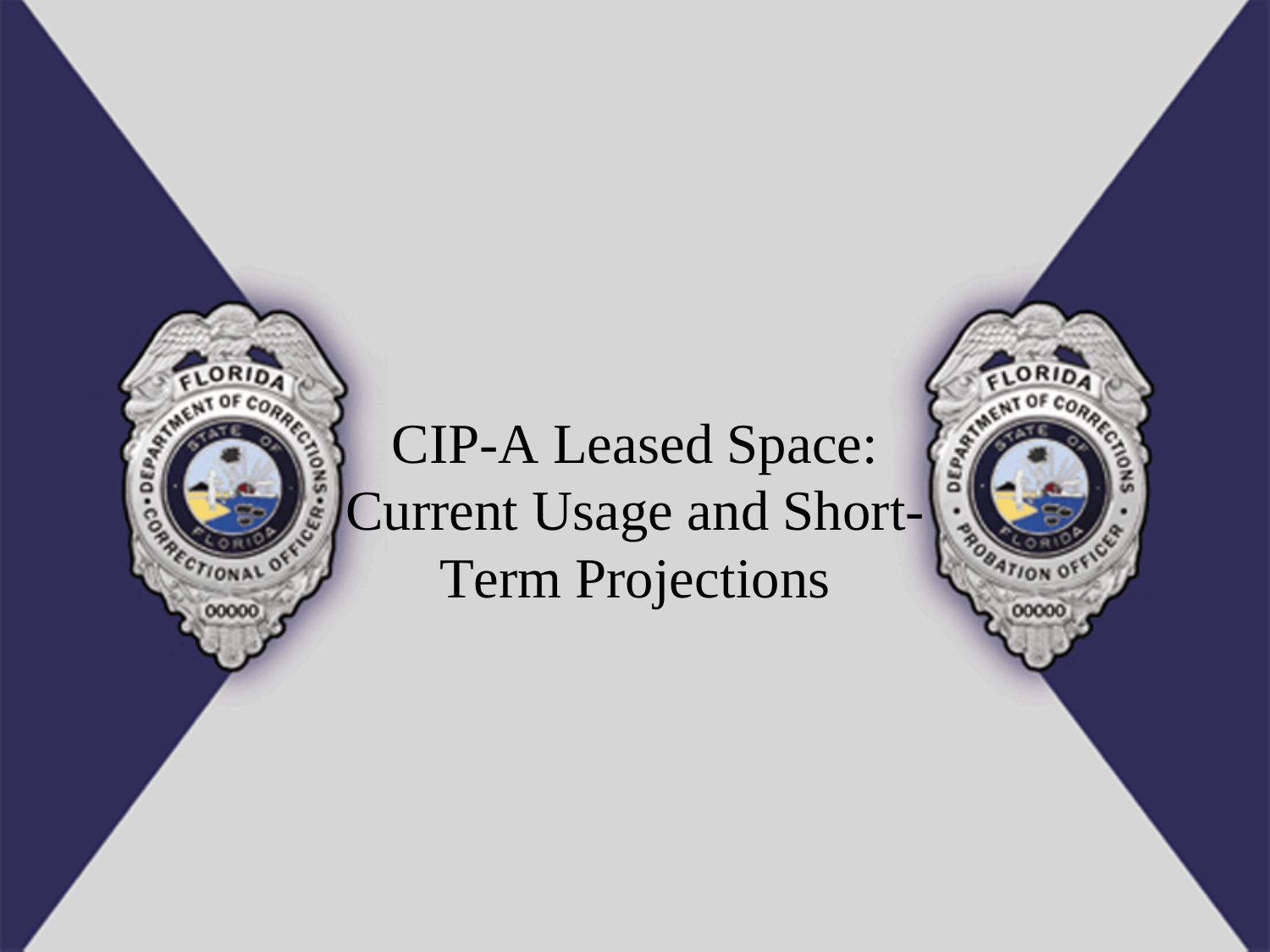| Agency:                       | Department of Corrections                                      |                                                |                         |            |            |            |            |  |  |  |
|-------------------------------|----------------------------------------------------------------|------------------------------------------------|-------------------------|------------|------------|------------|------------|--|--|--|
| Service:                      | Community Corrections: Probation Supervision - 70051000        |                                                |                         |            |            |            |            |  |  |  |
|                               | LRPP NARRATIVE PAGES DESCRIBING SERVICE-LEVEL LEASE OPTIONS    |                                                |                         |            |            |            |            |  |  |  |
| <b>STATE-</b>                 | <b>Currently Occupied Space</b><br>(square feet)<br>PRIVATELY- | <b>Projected Leased Space</b><br>(square feet) |                         |            |            |            |            |  |  |  |
| <b>OWNED</b>                  | <b>OWNED</b>                                                   | OTHER*                                         | FY 2013-14              | FY 2014-15 | FY 2015-16 | FY 2016-17 | FY 2017-18 |  |  |  |
| 71,066                        | 656,999                                                        | 14,092                                         | 742,157                 | 742,157    | 742,157    | 742,157    | 742,157    |  |  |  |
|                               | % of Total<br><b>Leased Space</b><br>Privately-Owned<br>89.6   |                                                |                         |            |            |            |            |  |  |  |
|                               | <b>Annual Costs</b>                                            | <b>Projected Leased Space</b>                  |                         |            |            |            |            |  |  |  |
|                               |                                                                |                                                |                         |            |            |            |            |  |  |  |
| <b>STATE-</b><br><b>OWNED</b> | (dollars)<br>PRIVATELY-<br><b>OWNED</b>                        | OTHER*                                         | (dollars)<br>FY 2013-14 | FY 2014-15 | FY 2015-16 | FY 2016-17 | FY 2017-18 |  |  |  |
| 1,355,053                     | 11,935,514                                                     | 262,584                                        | 13,553,151              | 13,553,151 | 13,553,151 | 13,553,151 | 13,553,151 |  |  |  |

## **CIP-A Leased Space: Current Usage and Short-Term Projections**

*NOTE: "Other\*" means space leased from a local government or non-profit entity.*

*Office of Policy and Budget - July 2012*